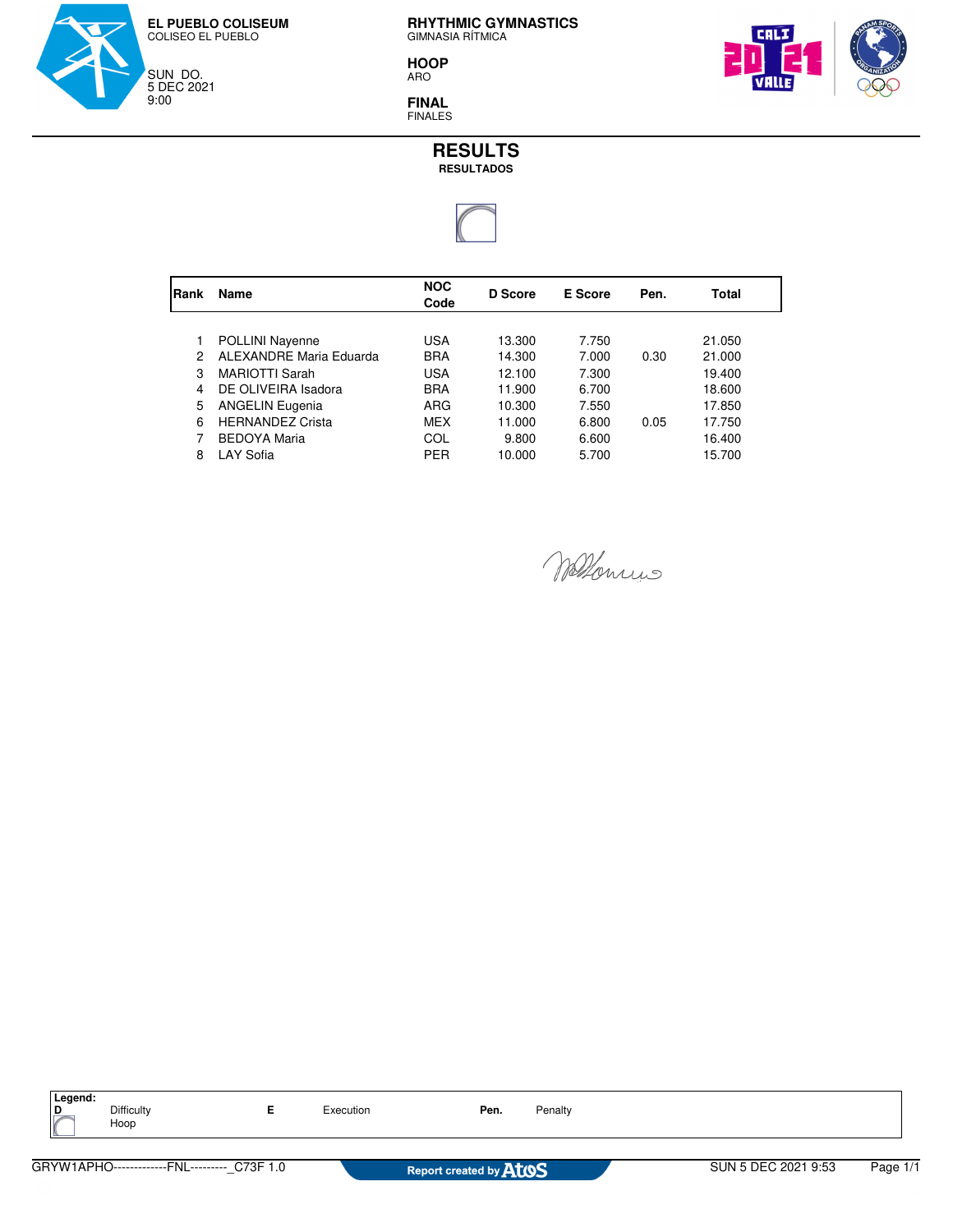

**BALL** PELOTA



**FINAL** FINALES



| <b>IRank</b> | Name                           | <b>NOC</b><br>Code | D Score | E Score | Pen. | Total  |
|--------------|--------------------------------|--------------------|---------|---------|------|--------|
|              |                                |                    |         |         |      |        |
|              | ALEXANDRE Maria Eduarda        | <b>BRA</b>         | 13.800  | 7.050   |      | 20.850 |
| 2            | <b>HERNANDEZ Crista</b>        | MEX                | 13.200  | 7.300   | 0.05 | 20.450 |
| 3            | DE OLIVEIRA Isadora            | <b>BRA</b>         | 13.100  | 7.250   |      | 20.350 |
| 4            | <b>POLLINI Nayenne</b>         | USA                | 13.100  | 7.100   | 0.05 | 20.150 |
| 5            | <b>MARIOTTI Sarah</b>          | USA                | 11.700  | 7.650   |      | 19.350 |
| 6            | LAY Sofia                      | <b>PER</b>         | 11.700  | 6.300   |      | 18.000 |
|              | LONDOÑO Helena                 | COL                | 9.000   | 5.450   |      | 14.450 |
| 8            | <b>GONZALEZ Maria Daniella</b> | GUA                | 8.300   | 5.500   |      | 13.800 |

Wallowin

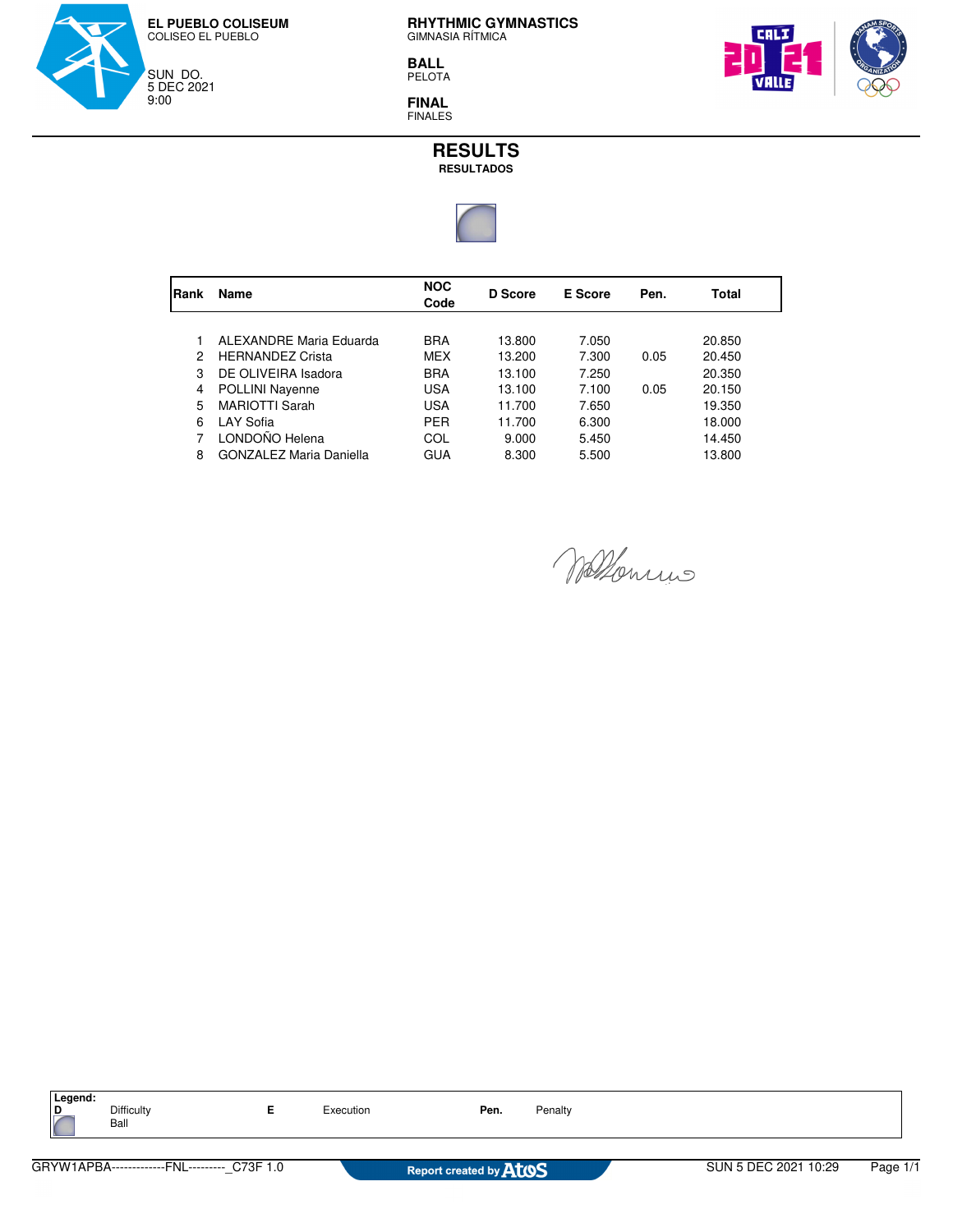

**CLUBS** MAZAS

**FINAL** FINALES





| Name                    | <b>NOC</b><br>Code | <b>D</b> Score | E Score | Pen. | Total  |  |
|-------------------------|--------------------|----------------|---------|------|--------|--|
|                         |                    |                |         |      |        |  |
| ALEXANDRE Maria Eduarda | <b>BRA</b>         | 14.900         | 7.900   |      | 22,800 |  |
| <b>MARIOTTI Sarah</b>   | USA                | 13.500         | 7.100   | 0.10 | 20.500 |  |
| DE OLIVEIRA Isadora     | <b>BRA</b>         | 13.100         | 7.350   |      | 20.450 |  |
| POLLINI Nayenne         | USA                | 12.000         | 7.200   |      | 19.200 |  |
| <b>HERNANDEZ Crista</b> | MEX                | 11.200         | 7.250   |      | 18.450 |  |
| PEREZ Sofia             | <b>MEX</b>         | 11.600         | 6.300   |      | 17.900 |  |
| VARGAS RE Agostina      | ARG                | 10.800         | 6.200   |      | 17.000 |  |
| SANCHEZ Gloriana        | CRC                | 9.200          | 6.650   |      | 15.850 |  |
|                         |                    |                |         |      |        |  |

Wallenrino